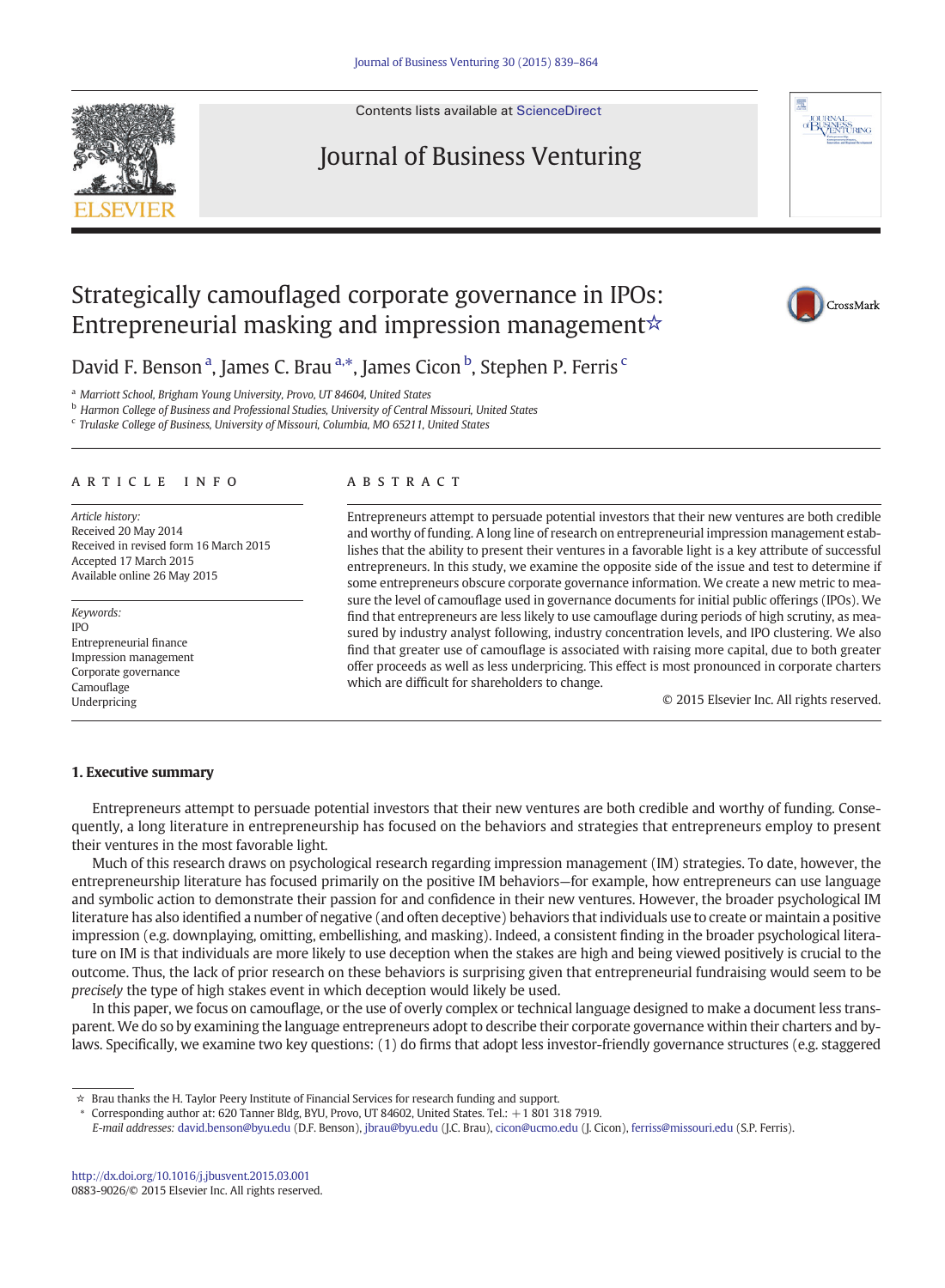boards and limits to shareholder amendments) utilize more camouflage in their charters and bylaws? And (2) does the use of such camouflage affect market outcomes?

We use textual analysis to measure the textual complexity, tone, and overall readability (which together we call camouflage) of the corporate charters and bylaws of 1665 IPOs completed between 1995 and 2011.

We find the following key results:

- First, IPO firms that have less investor-friendly governance provisions employ more obfuscation in their charters and bylaws.
- Second, this effect is attenuated for firms that expect to face greater scrutiny—for example, firms whose actions are followed by more analysts.
- Third, for two similarly-situated firms with the same level of entrenchment, the IPO firm that utilizes more camouflage in its governance documents suffers less underpricing and raises more capital. Moreover, these effects are more pronounced when the camouflage is used in the difficult-to-change corporate charter. (Bylaws can be amended unilaterally by a majority vote of shareholders; for charters, even after a majority vote the amendment still requires board approval. Thus, placing an entrenching provision in the charter results in significantly greater protection for management.)

Taken together, our results suggest that the use of camouflage by IPO firms in describing their corporate governance is an important, but understudied behavior, and that its use can affect important market outcomes.

### 2. Introduction

Gathering resources, particularly funding, for a startup is one of the most challenging tasks facing entrepreneurs. Indeed, some have described it as the defining challenge of entrepreneurial founders [\(Brush et al., 2001\)](#page--1-0). Hence, a primary focus of entrepreneurial research has emphasized identifying the attributes and actions of entrepreneurs that enable them to successfully gather resources for their startup [\(Überbacher, 2014; Venkataraman, 1997](#page--1-0)). Some of these factors include the caliber of the founding team [\(Colombo and](#page--1-0) [Grilli, 2005; Cooper et al., 1994; Hsu, 2007](#page--1-0)), the reputation of affiliated partners [\(Higgins and Gulati, 2003; Stuart et al., 1999\)](#page--1-0), the social capital of the founders [\(Florin et al., 2003; Shane and Cable, 2002](#page--1-0)), and participating in certification contests [\(Rao, 1994](#page--1-0)).

More recently, scholars have focused on the use of impression management (IM) strategies, particularly language and symbolic action, by entrepreneurs and their impact on the entrepreneurs' ability to raise funds [\(Lounsbury and Glynn, 2001; Martens et al.,](#page--1-0) [2007; Parhankangas and Ehrlich, 2014; Zott and Huy, 2007\)](#page--1-0). Although the broader psychological research on impression management has identified both positive and negative actions that individuals could use ([Bolino et al., 2008; Leary and Kowalski, 1990; Levashina](#page--1-0) [and Campion, 2007](#page--1-0)), the entrepreneurship literature on IM has largely focused on the positive—how entrepreneurs can "put their best foot forward" or "accentuate the positive" ([Hoehn-Weiss et al., 2004\)](#page--1-0). In this paper, we examine the flip side of the coin—do entrepreneurs take steps to conceal or camouflage corporate governance information? And if so, does it work? In other words, do entrepreneurs who use camouflage gain more resources than those who do not?

We combine insights from the broader psychological literature on impression management with contributions from the accounting literature on management obfuscation to develop hypotheses regarding when and how entrepreneurs will use camouflage. We focus on the language the entrepreneurs use to describe their corporate governance within their corporate charter and bylaws.

We test our propositions by examining the corporate governance documents of 1665 IPOs issued between 1995 and 2011. In the aggregate, we find support for our hypotheses: entrepreneurs are more likely to camouflage governance information when they face less scrutiny, and they appear to be rewarded for their efforts. Specifically, entrepreneurs are less likely to camouflage governance the more analysts that follow them and in periods when there are few other IPOs (with which they can blend in). More importantly, we find evidence that such camouflage seems to work—camouflaged IPOs raise more funds and experience less underpricing.

This research makes at least three contributions to the prior literature. First we contribute to the literature on entrepreneurial impression management. Only recently have scholars examined the role of concealment or deception by entrepreneurs [\(Pollack and](#page--1-0) [Bosse, 2014; Rutherford et al., 2009\)](#page--1-0). Thus, this study answers calls for research that examines a broader array of IM behaviors, and particularly the use of concealment or obfuscation by entrepreneurs ([Lounsbury and Glynn, 2001; Martens et al., 2007\)](#page--1-0). Indeed, as [Martens et al. \(2007\)](#page--1-0) explain:

"One of the most obvious [directions for future research] is the need to investigate the nature, prevalence, and effects of inauthentic entrepreneurial narratives…. To what extent do entrepreneurs engage in these and other forms of 'poetic elaboration' when telling stories about their endeavors? Do recipients accept inauthentic narratives as 'prerogatives of poetic license' or do they deem them to be 'misrepresentations, untruths, and lies?' And even if investors do not wholly believe certain narratives, does that prevent them from committing capital?" (p. 1126).

Thus, we advance the extant research by examining the nature and effects of one form of "inauthentic entrepreneurial narrative" the use of camouflage by entrepreneurs.

Second, we also contribute to the broader work on entrepreneurial corporate governance. A long line of research has established that corporate governance matters in a firm's performance, and that firms with more entrenched management underperform firms with more shareholder-friendly governance ([Bebchuk and Cohen, 2005; Bebchuk et al., 2009; Gompers et al., 2003\)](#page--1-0). Some have questioned whether such agency conflicts are equally severe in entrepreneur-managed firms [\(Wasserman, 2006](#page--1-0)), arguing that the stewardship that the entrepreneur feels towards her firm may mitigate some of the traditional agency concerns ([Gao and Jain,](#page--1-0) [2012\)](#page--1-0). Our results suggest that investors should proceed with caution before lowering their guard.